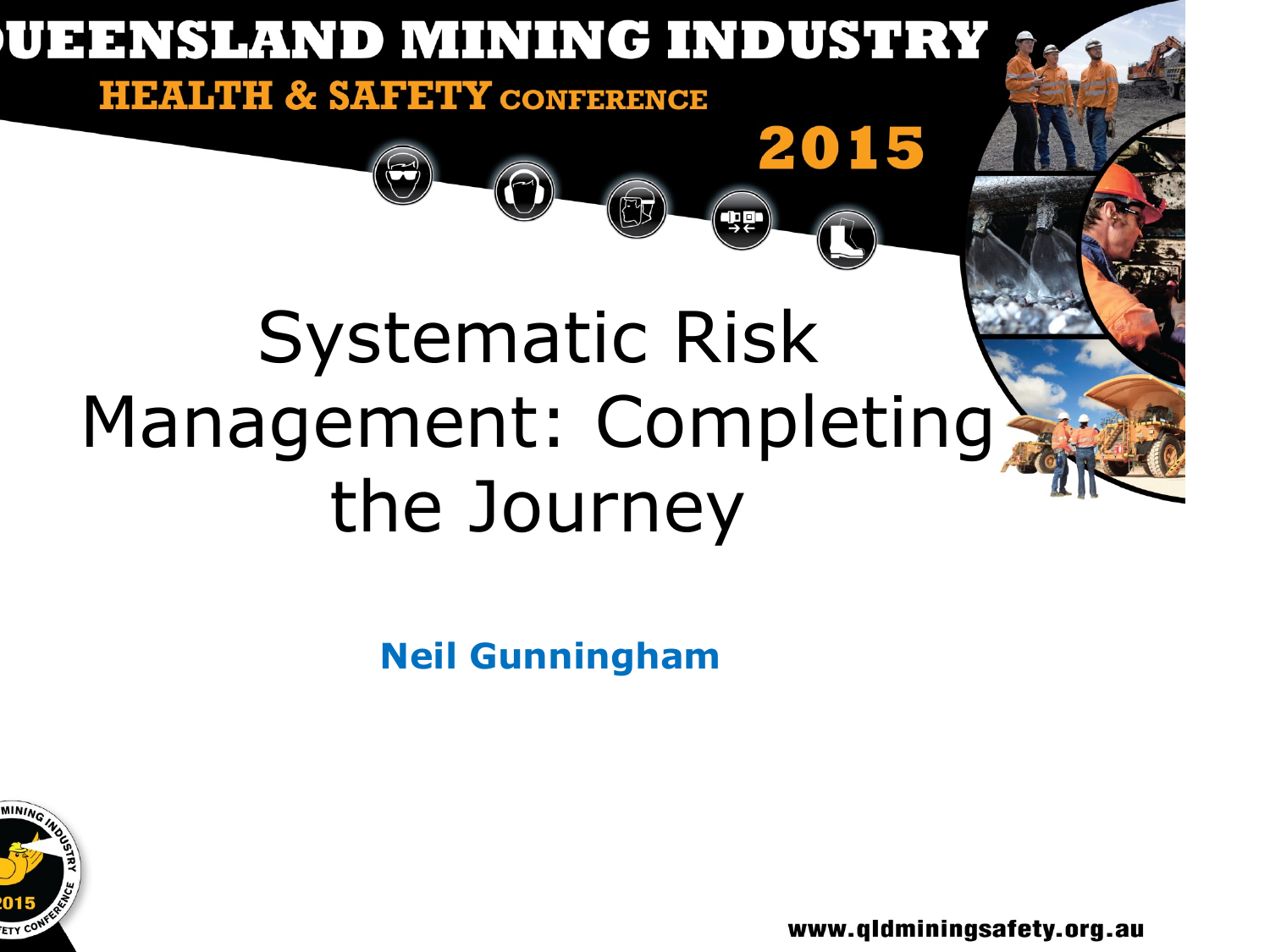### **The challenge**

- Coal mining WHS legislation and the mining industry have moved substantially towards risk based OHS regulation and management.
- However, there remain obstacles to *effective* risk based regulation, because: (i) Some mines inspectors;
- (ii) industry middle management and
- (iii) the CFMEU safety leadership; all prefer prescription.

*And* (iv) some/many companies are not effectively implementing a systemic risk based approach to safety

Accordingly, this ACARP project examines **(a) what is going wrong (b) how can it be fixed**

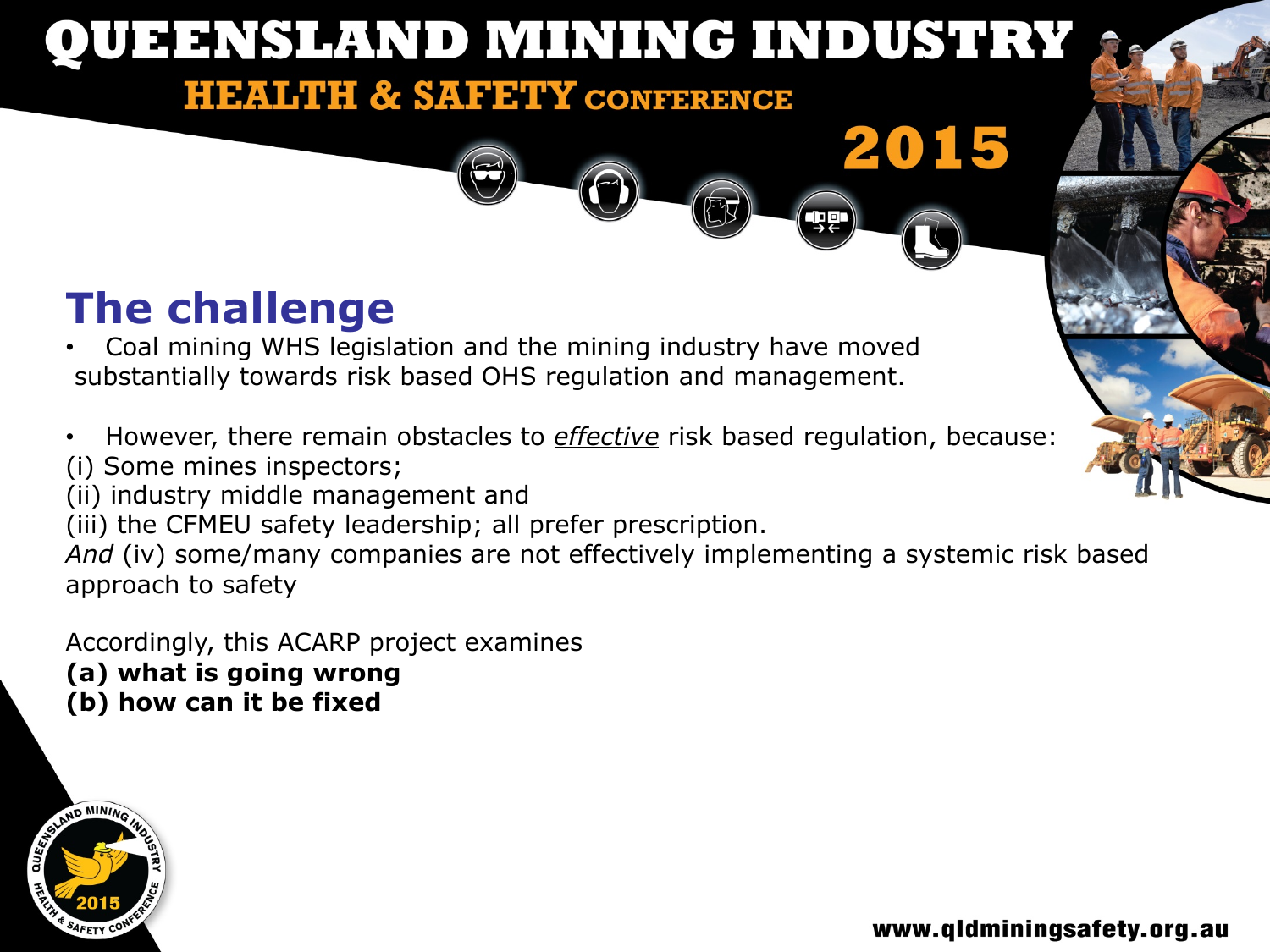

- 70+ interviews with operator management at all levels, inspectors, CFMEU, industry consultants and others
- Additional interviews with comparable OHS and other regulatory agencies (NOPEMSA, Major Hazards Unit, Vic, Health and Safety Exec etc)
- Desktop research, literature review etc

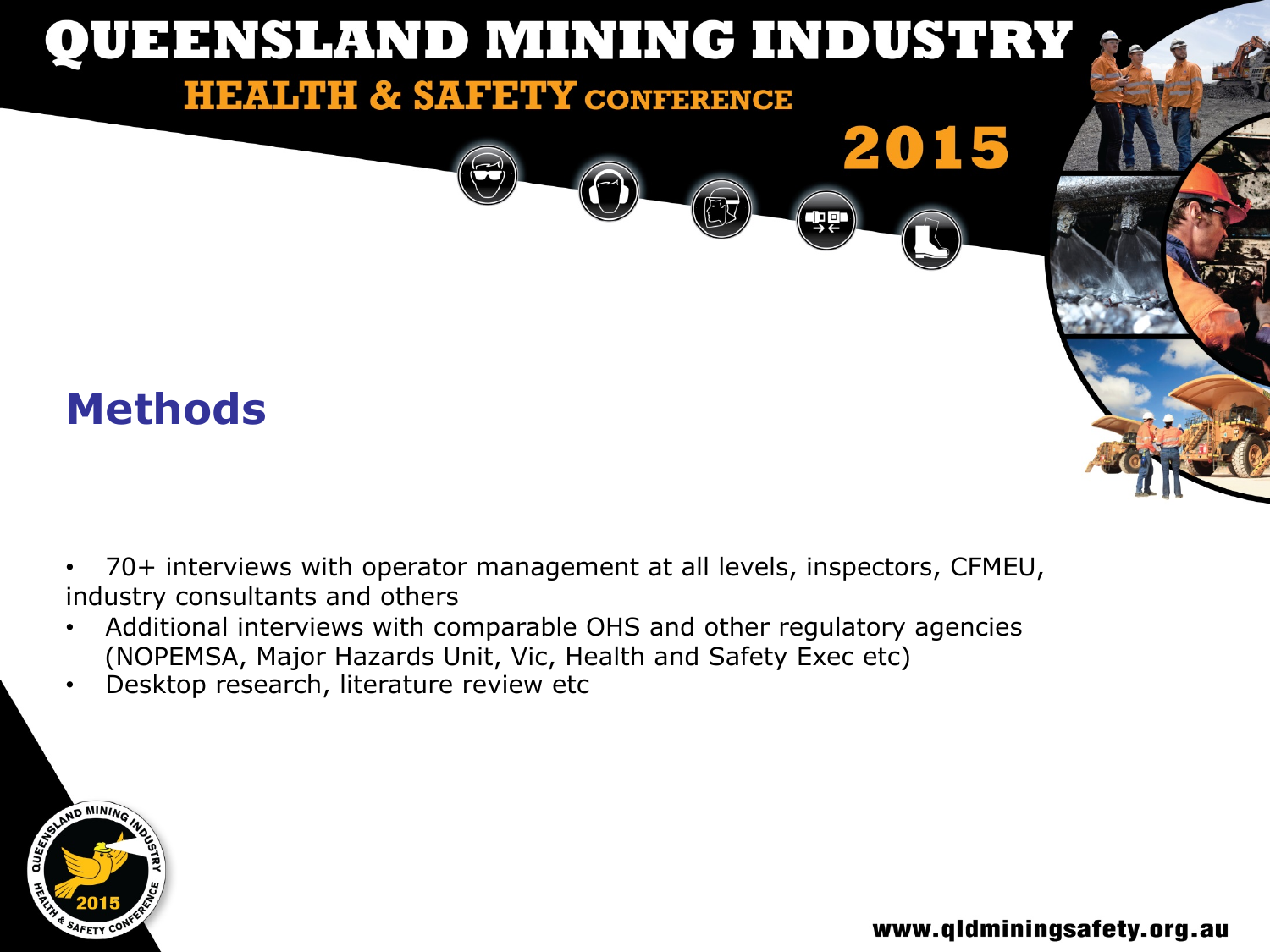**QQ** 

# **Prescription vs Risk Based Regulation**

#### **Problems with prescription**

- •Regulatory overload,
- •Many OHS problems fall in the cracks between regulations
- •One size does not fit all –different mines have different problems
- •prescriptive standards do not allow duty holders to seek alternative solutions, may stifle innovation and may be less cost-effective
- •Many risks are transitory- need to engage with constantly changing hazards

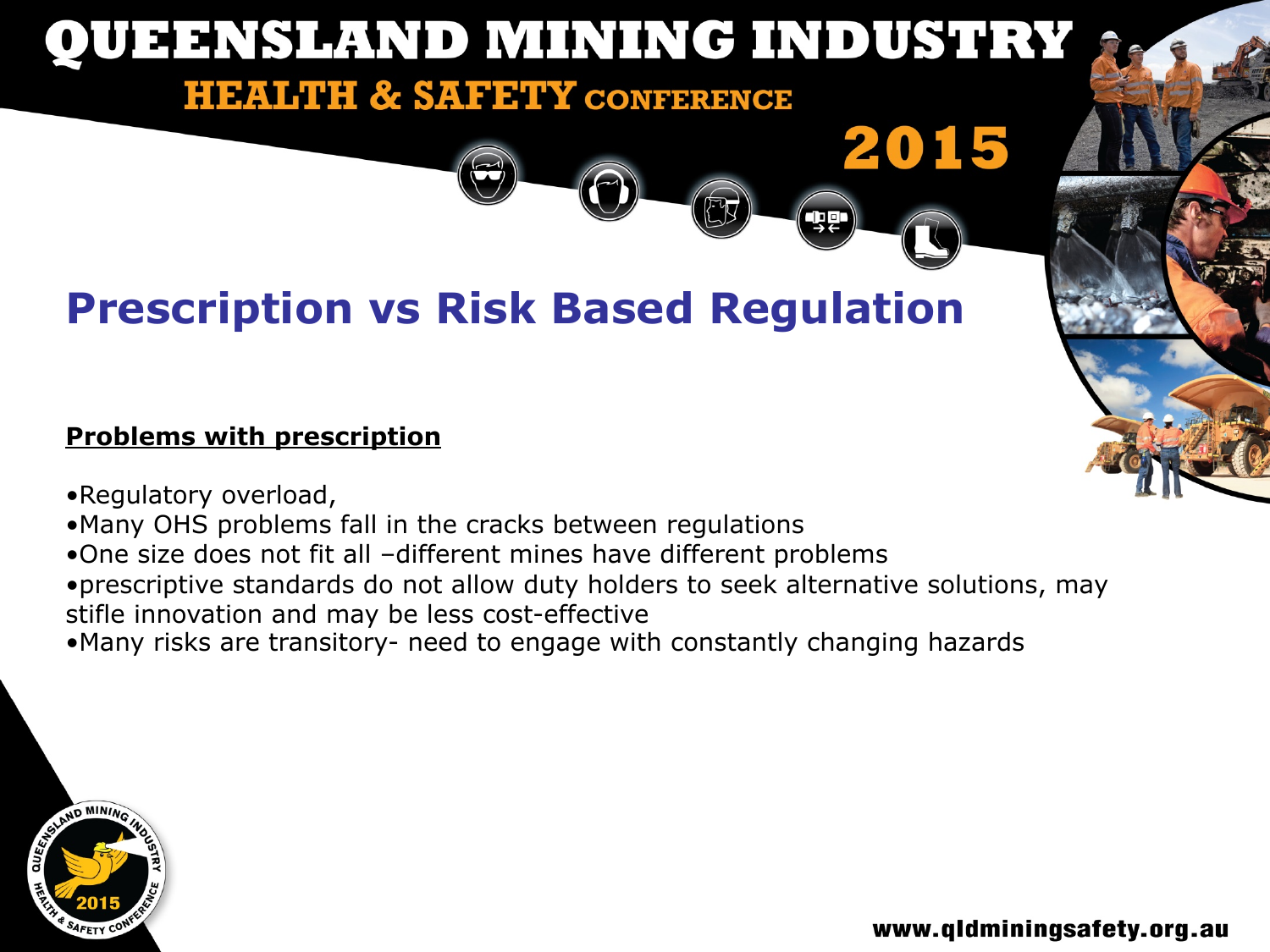**QQ** 

## **The alternative: systematic risk based regulation**

This involves

- (i) general risk management approaches
- (ii) obligations to establish principal hazard management plans and
- (iii) managing WHS through the creation of safety and health management systems
- •Advantages: providing flexibility to enterprises to devise their own least-cost solutions
- •being applicable to a broad range of safety challenges.
- •prioritizing these challenges on the basis of risk significance,;
- •Considerable evidence this approach can work better than prescriptive regulation (although prescription is still necessary in some circumstances).

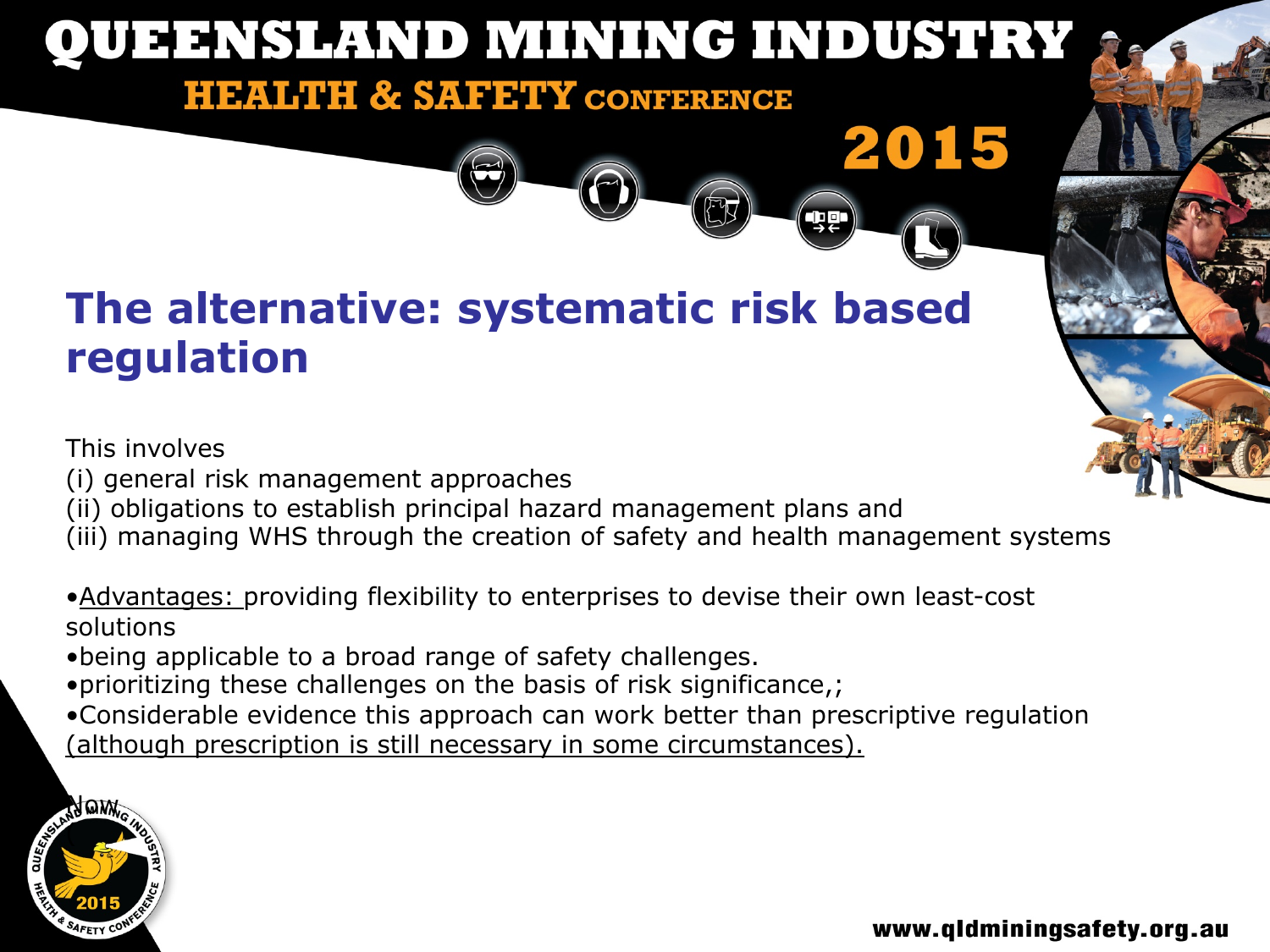## **An Industry Half-Pregnant : the interrupted journey from prescription to systemic riskbased regulation**

#### Because

- Some mines inspectors
- Industry middle management
- CFMEU safety leadership
- Some companies themselves

Are not effectively implementing a systematic risk based approach



www.qldminingsafety.org.au

2015

 $\left(\frac{1}{2}\right)$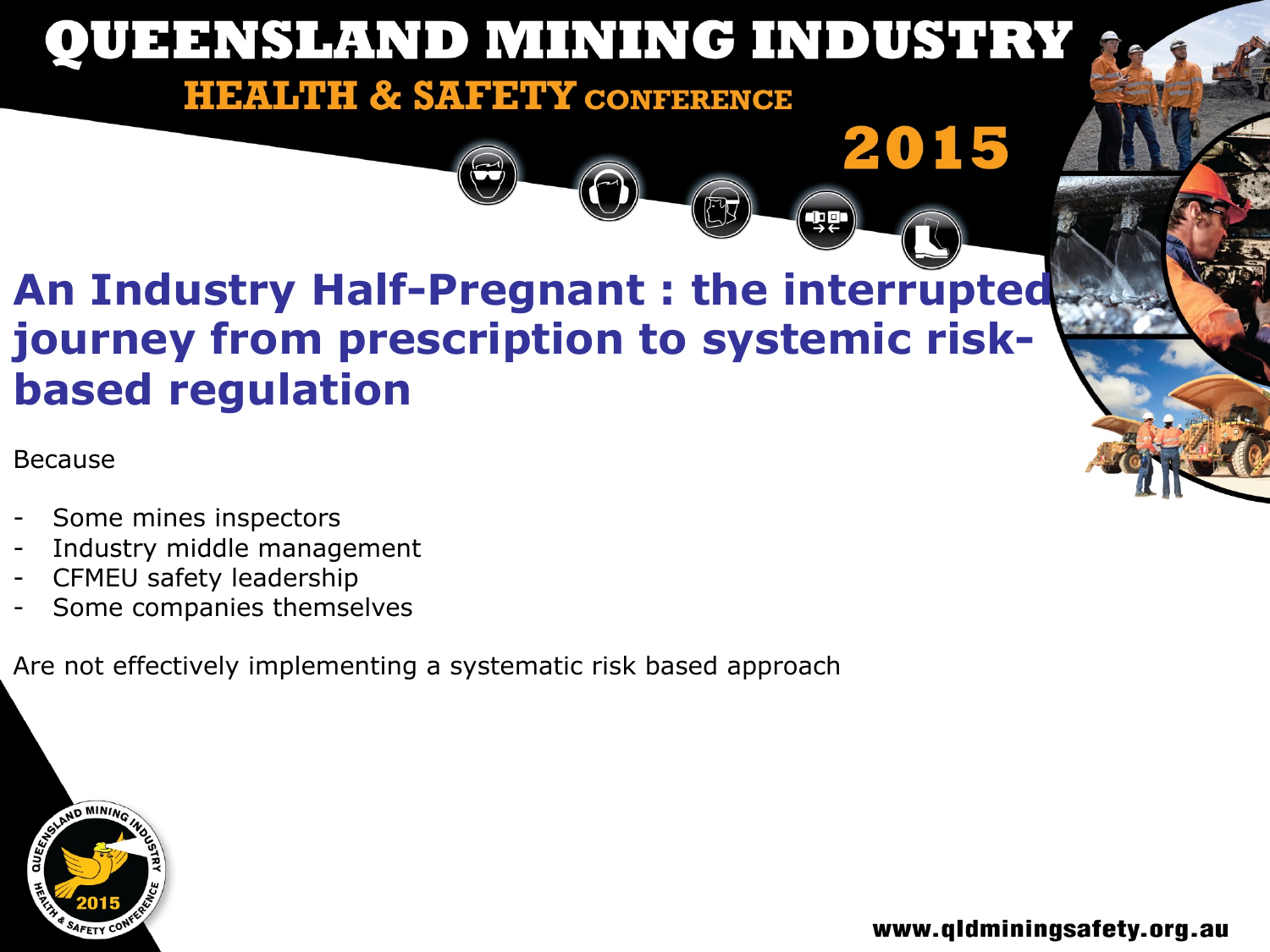

Three approaches identified

1 substantial engagement in systemic risk-based inspection and audit 2 some engagement with this approach, but only at a relatively superficial level, 3 predominantly prescriptive in its approach**.**

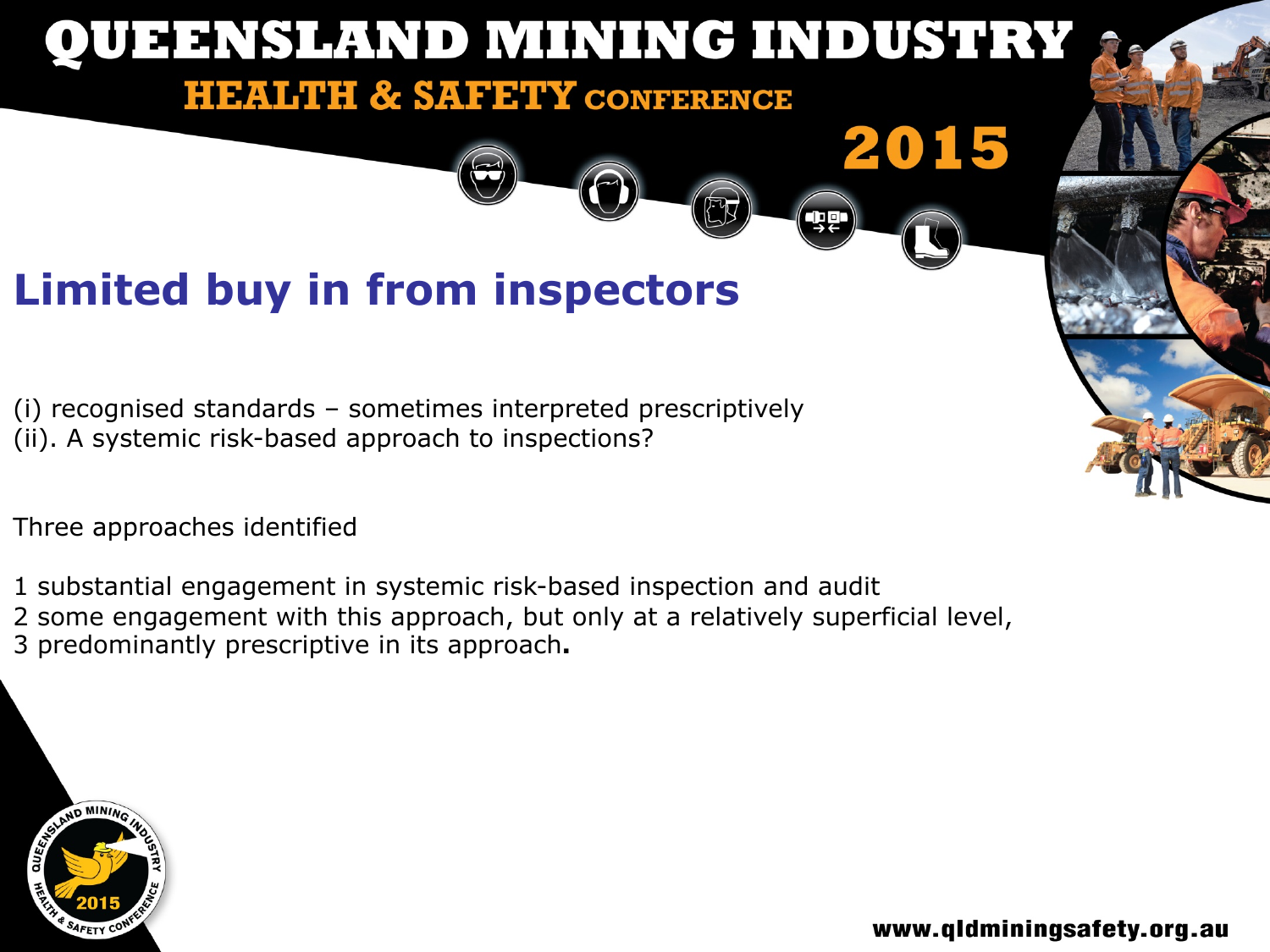# **Why are some inspectors prescriptive**

- •it is easier to administer than a risk-based approach
- •if something goes wrong it's difficult to blame an inspector who simply followed a rule
- •Its hard for older inspectors to adjust to a different approach

Why are some risk based inspections superficial?

•a lack of resources - probing the OHS management system for deficiencies and gaps between the paper system and how it plays out in practice, can be time consuming. •some inspectors lacked the specialist skills to engage effectively with this approach.

![](_page_7_Picture_7.jpeg)

2015

**QQ**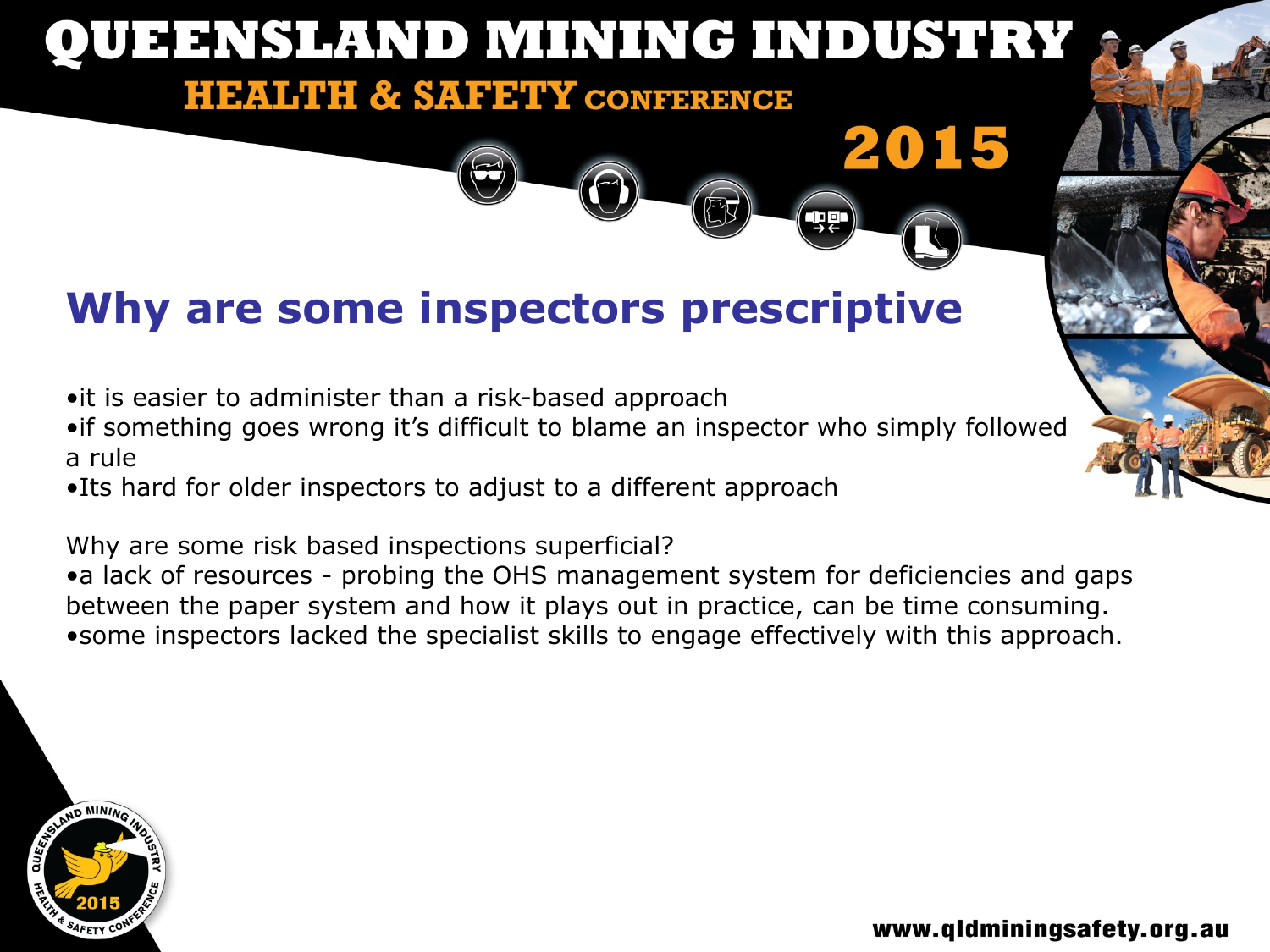# **Reforming the Inspectorate**

#### •Recruitment

- •Training
- •Secondment to other risk based regulators
- •Constraining discretion *scorecards and risk oversight tools*
- •Removing prescriptive regulation- *Qld RIS*
- •Changing inspectors' interpretation of recognised standards *training and oversight*
- •Cultural change *–change the mindset leadership, vision, measure and reward success, tangible goals*

•Resources – *shifting the balance from reactive to proactive inspection,* 

![](_page_8_Picture_10.jpeg)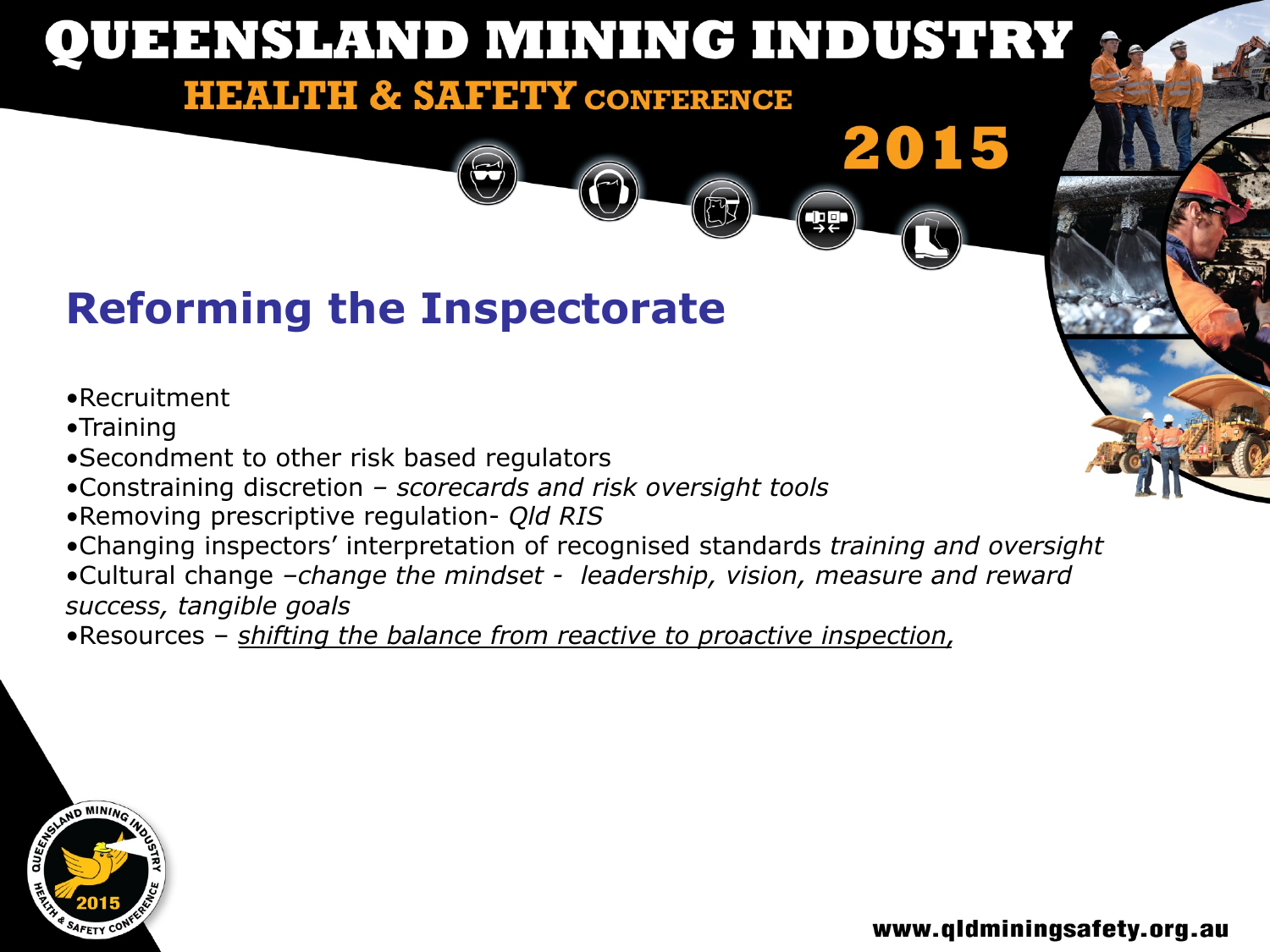![](_page_9_Picture_0.jpeg)

Wrong

"some engineers like to sleep easy. They have a compliance mentality. They are not interested in managing risk"

![](_page_9_Picture_3.jpeg)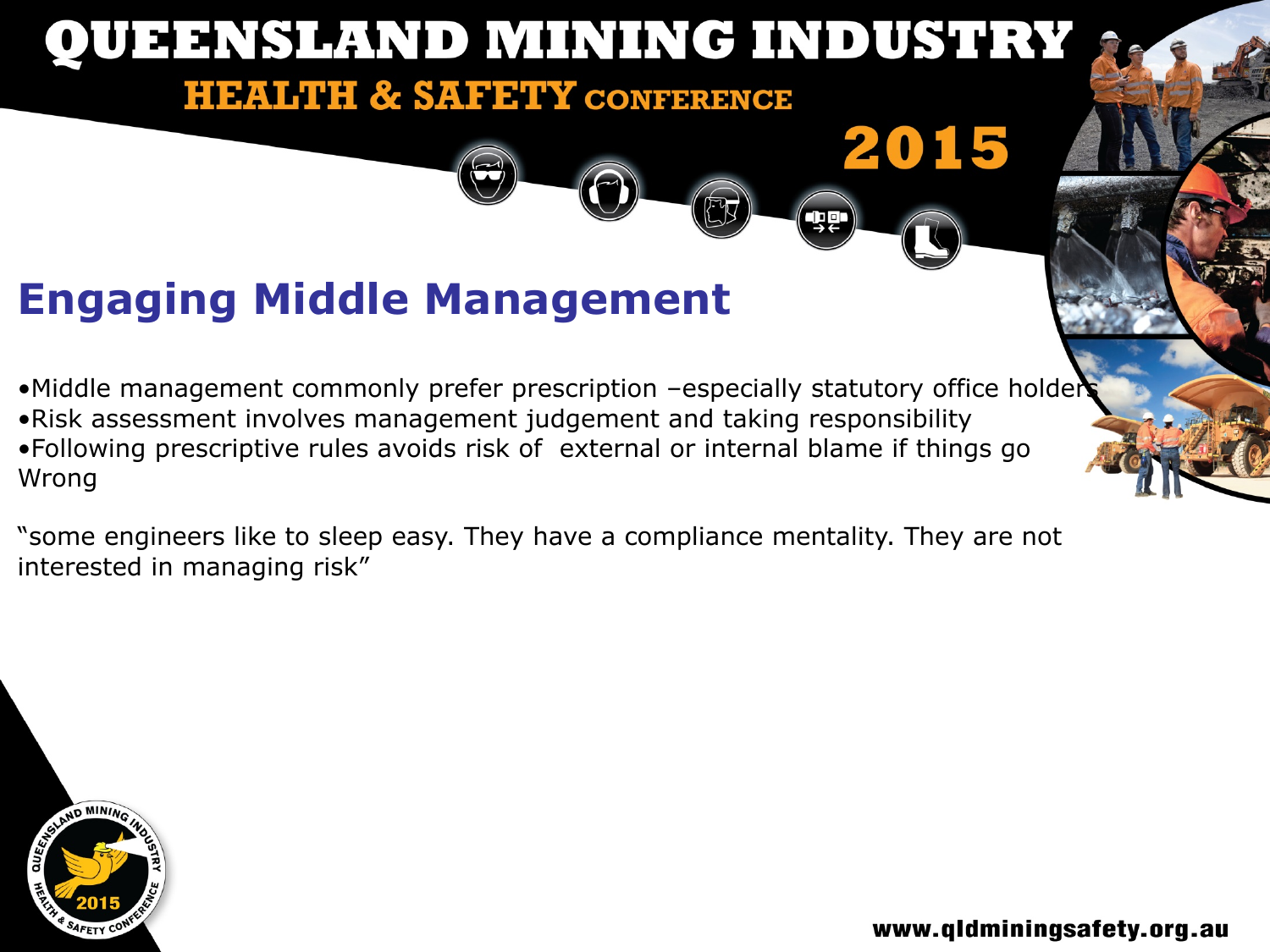### **What needs to change?**

- •Minimise prescriptive regulation
- •Take greater responsibility for shaping regs, standards, guidance material
- •Risk based inspectors should ask questions, not tell management what to do
- •Establishing a blame free culture (think commercial aviation)
- •Ensure risk assessment is not just an add on, and ensure all management adequately trained
- •Provide adequate time and resources for risk assessment
- •SSEs "the level of safety you get is the level the boss wants"

![](_page_10_Picture_9.jpeg)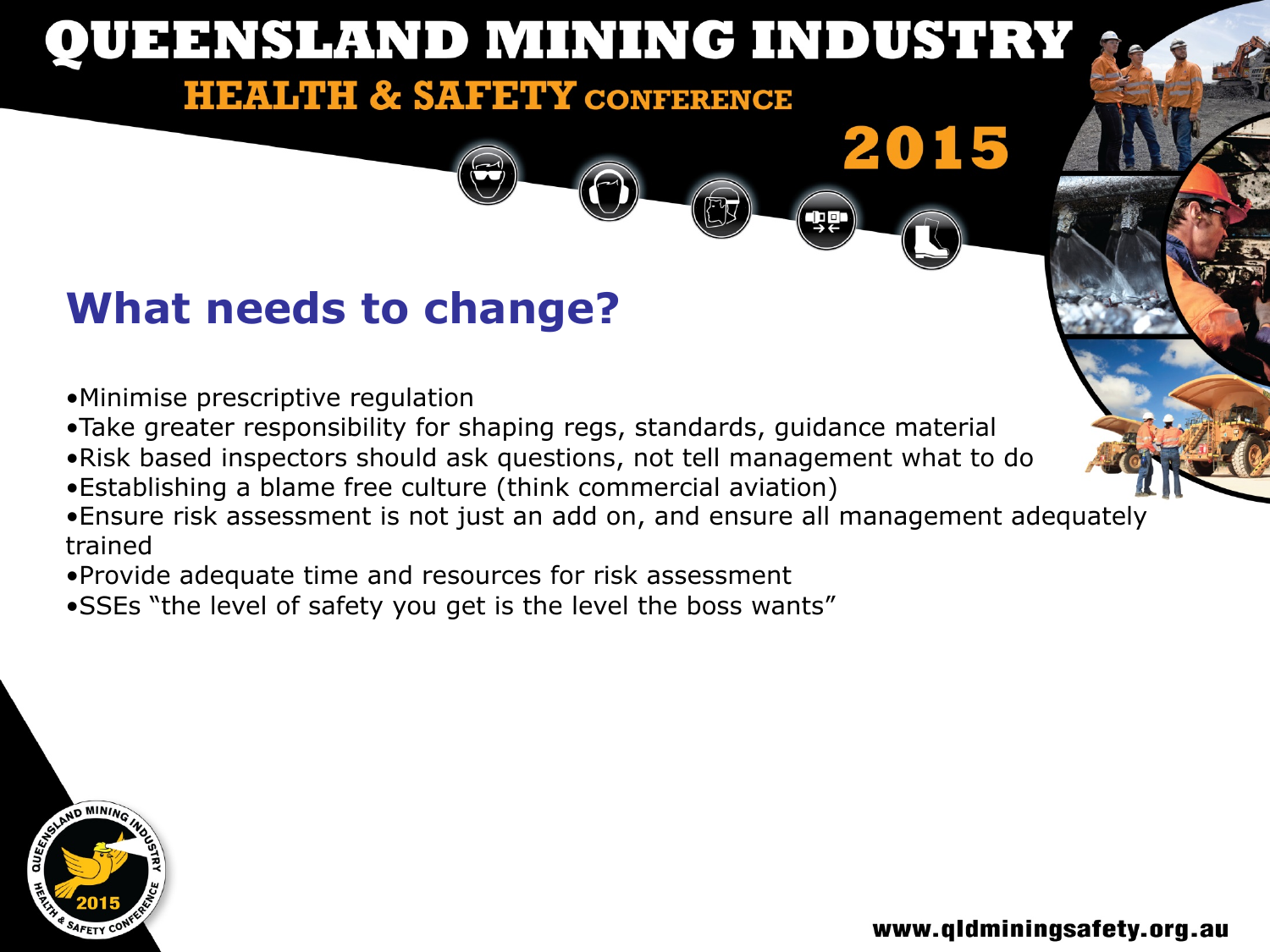# **Systemic Risk Management and the CFMEU**

Scepticism of CFMEU WHS leadership as to value of systemic risk based regulation

- doubts whether the mining industry is mature enough to implement a risk based regulatory regime (especially in open cut mines)
- -doubts whether some mines inspectors have the skills and capacity to ensure that mines are undertaking appropriate and effective risk assessments
- -risk-based regulation is seen as indeterminate- ("its my opinion against theirs, whether a risk assessment is adequate") and accordingly more difficult to enforce,
- -But there is constructive engagement with some SSHRs and ISHRs on risk assessments and systems
- -But operator engagement with worker safety reps is variable.

This is unfortunate because there is compelling evidence that:

(i) worker participation in how OHS is managed is good for health and safety;

**EXAMINIZALLET** (ii) participation also through elected representatives with sufficient rights is even better;

**and the participation achieves the best result**  $\mathbb{R}^n$  (iii) support for safety representatives and worker participation achieves the best result

#### www.qldminingsafety.org.au

2015

**THE**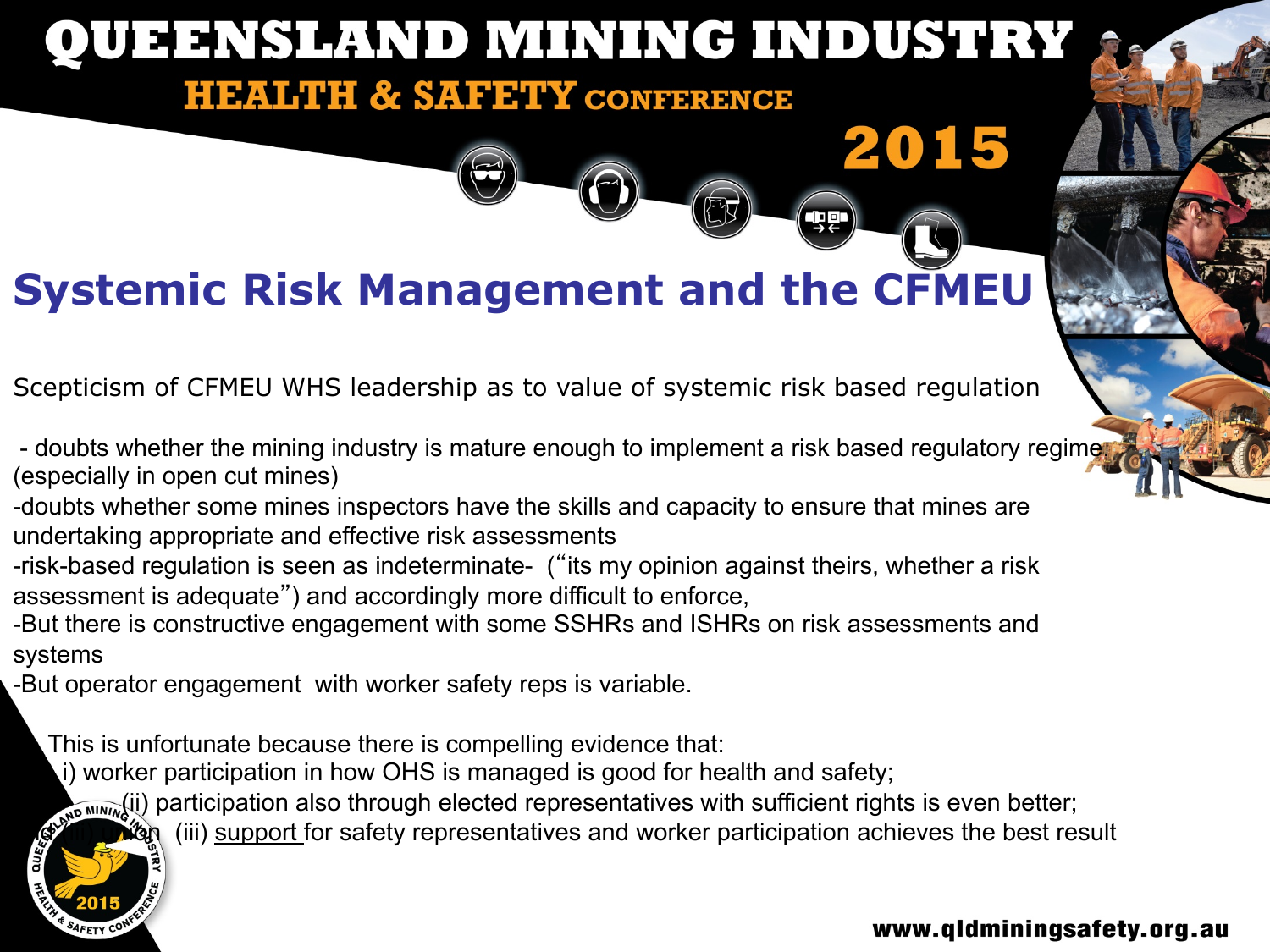### **Are we there yet?**

#### **Is the mining industry sufficiently mature to rely upon systematic risk based regulation?**

-Risk assessment is like torturing a spy- if you do it for long enough you get the answer you want

-Our systems are clogged with useless paperwork that doesn't control risk.

-People without the technical competencies and knowledge of the OHSMS are appointed to supervisory positions. Its like pulling people of the street and making them brain surgeons -G2 and G3 training alone is not sufficient for effective risk management

-Corporate develops a management system but it should be developed at site level and when it isn't there's no ownership

-Some mines are woeful. God help us if we don't overview them.

-Risk management is only as good as the people doing it. If you don't have the right input from the right people, its useless

 $\mathbf r$ There is an unwillingness to delay production to put in place the necessary safety

measures

SAFETY CON

-Risk management is not well applied. I can train my dog but he doesn't know why he's

doing it. It needs education and this is lacking in the industry<br>We skirt mining disasters on a regular basis. Do not think for the industry of the industry of the industry of -We skirt mining disasters on a regular basis. Do not think for a moment that the recent history that reflects the lack of a disaster means that there is an

 $\mathcal{F}_{\mathcal{S}}$  absence of risk and an absence of near misses.

#### www.qldminingsafety.org.au

2015

qp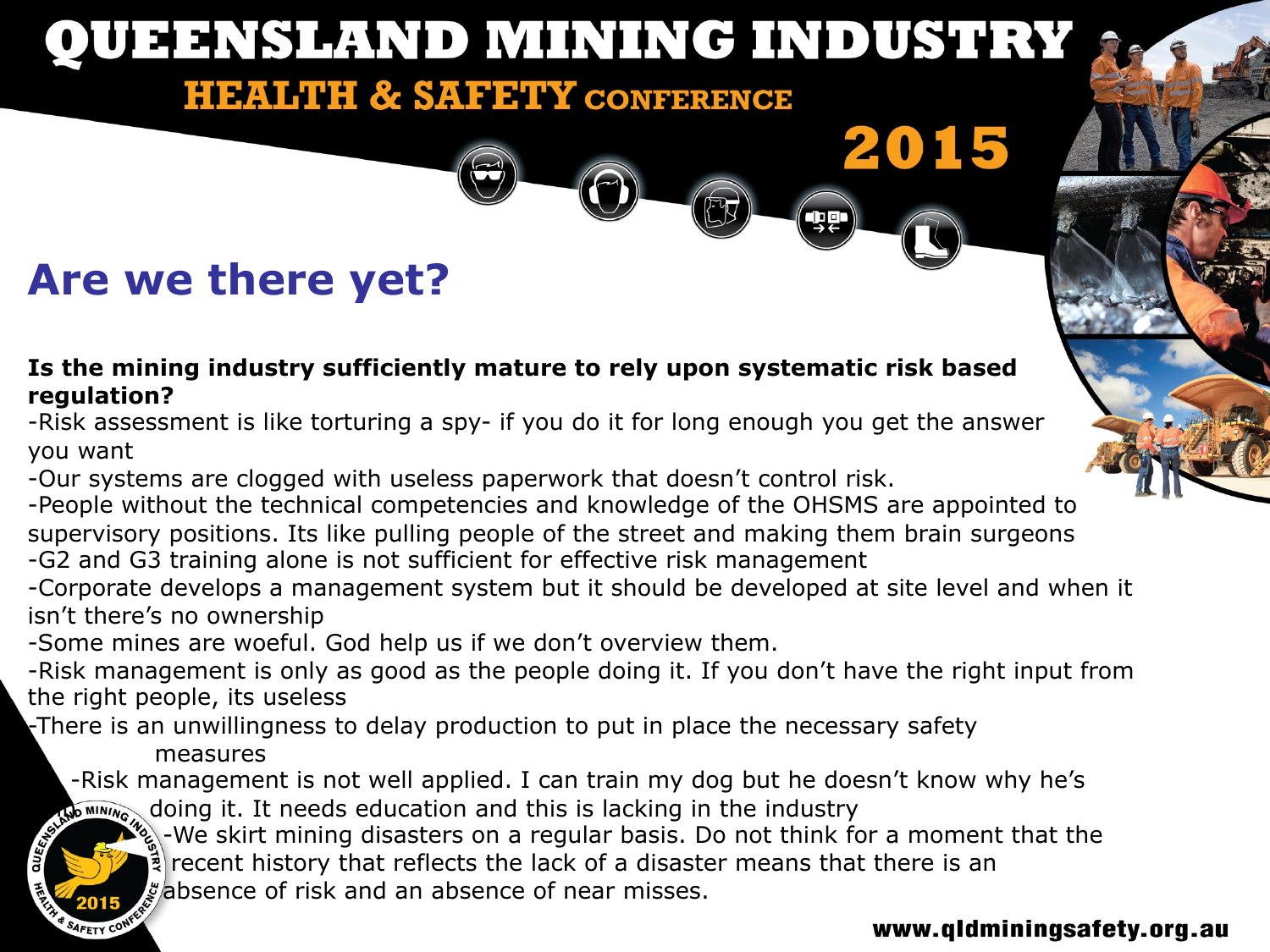#### **QUEENSLAND MINING INDUSTRY HEALTH & SAFETY CONFERENCE** 2015 **Where next?**  ¢ **Is it worth completing the journey?** effective management of OHS nearly always requires employers to develop measures to address OHS risks. **The need for industry leadership:** "we've come a long way but the last couple of years has been a plateau. We need another step change" - "There is a lack of leadership at senior levels when it comes to safety – we did one step change with zero harm but now we need another and it's not

happening." (Senior Inspector).

- "There's a feeling the risk assessment tools have grown stale., *the danger is we don't think something can happen when it can, so I question our judgement."* (Electrical Engineer, emphasis added).

- "There is a lack of leadership. There is no engagement with the CFMEU or with the inspectorate about the big picture stuff. "(Senior Manager).

- "The industry has not set a clear direction. It has not provided leadership on this and so you can't expect the inspectorate to have a clear direction either." (Senior Inspector).

- "If we have no leadership and drive then you can't expect the blokes to have commitment – it will become the lowest standard set by management."

![](_page_13_Picture_6.jpeg)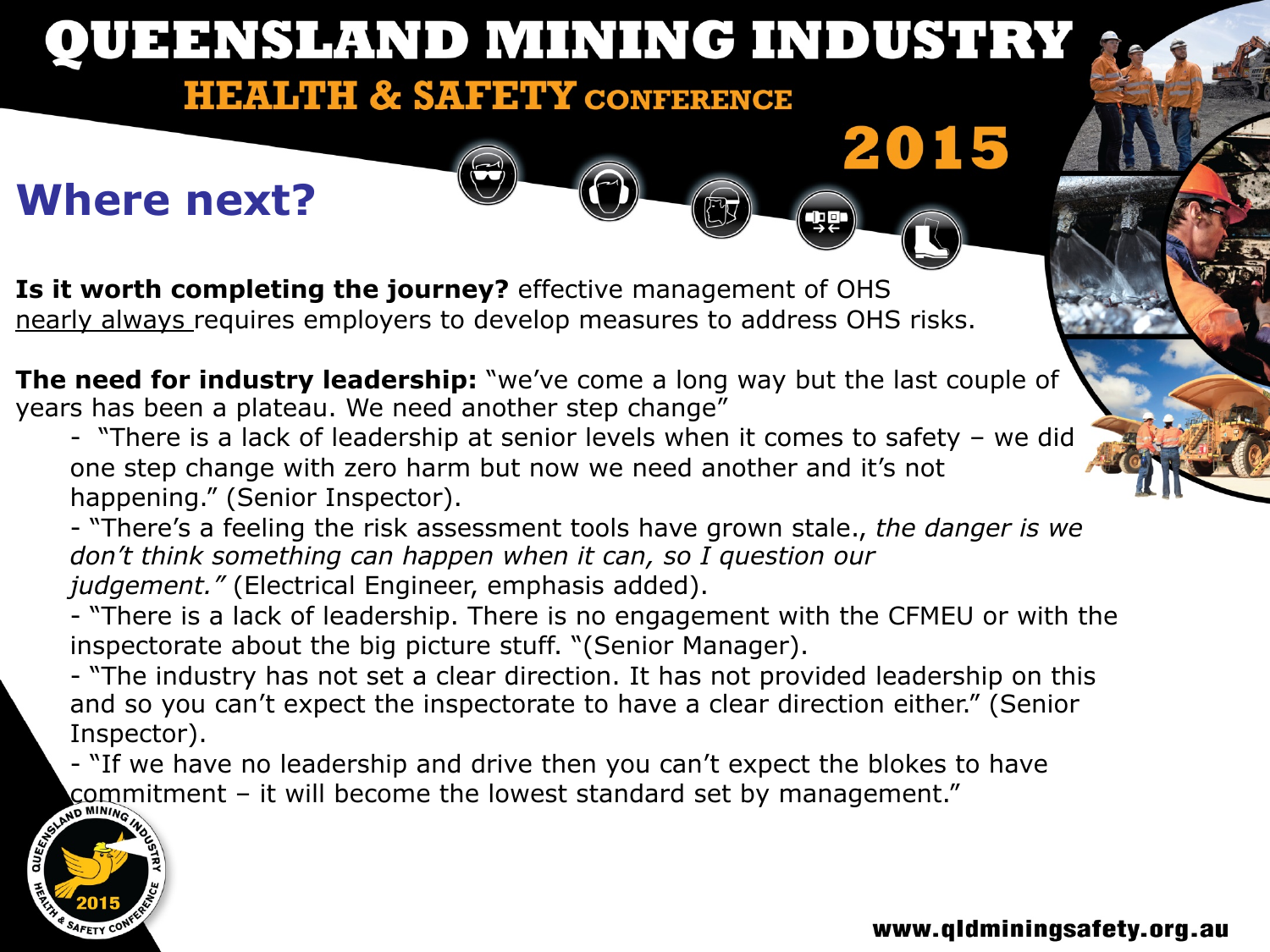# **Problems at senior management level**

•Many respondents, felt that senior management did not understand the problems confronting risk management or how to address serious flaws in the way it is currently being implemented.

•Some speculated that senior management were only being fed the good news and soll were unaware of these problems.

•Others felt that chronic unease was giving way to complacency – its a long time since the last disaster

•mantra: "all really good organisations" have one thing in common "an expectation that shit happens", was going unheeded.

**a lack of leadership has been a major factor in many past disasters:** inquiries into the Fukushima, Pike River, Deepwater Horizon, West Virginia and Montara disasters all emphasised leadership failings.

![](_page_14_Picture_7.jpeg)

www.qldminingsafety.org.au

2015

qq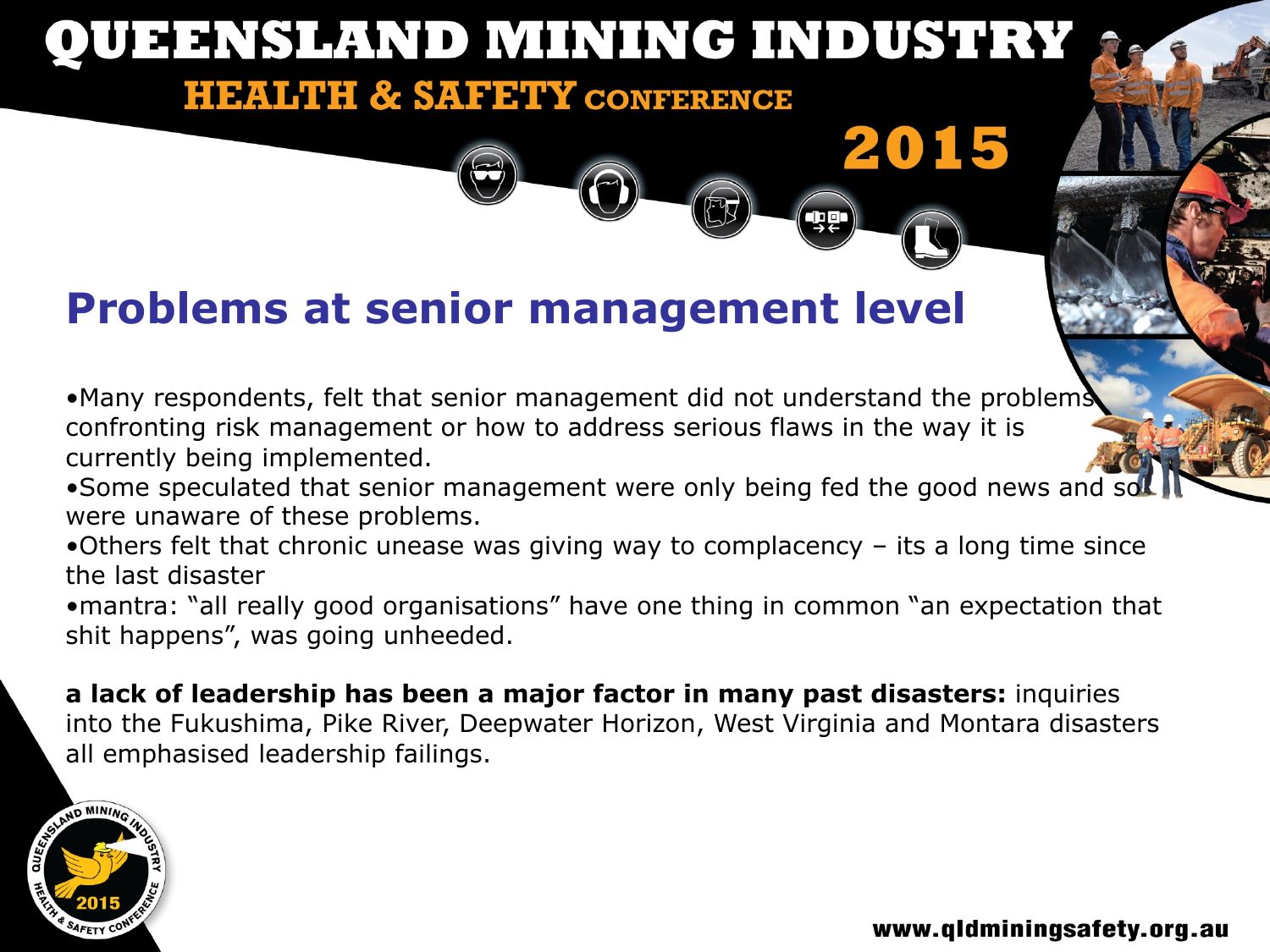# **QUEENSLAND MINING INDUSTRY HEALTH & SAFETY CONFERENCE** 2015 **QQ Key issues**

•That systemic risk management, has too rarely focused on issues of leadership, professionalism, competence, experience and judgement

- it is the extent which mine management has the perceived competence and integrity to risk manage OHS effectively that is key to workforce perceptions
- •Workers are more likely to "take on board" risk management if they have ownership and accordingly must be active participants in risk assessment
- •So need positive support for regulatory arrangements on worker representation from the leadership and management of the organisations
- •systemic risk management is unlikely to be effective unless the OHS culture of the organisation and of the mine is supportive
- •building trust between the stakeholders, and in particular between unions, regulators and companies, is crucial to the successful development of any step change in safety.

![](_page_15_Picture_7.jpeg)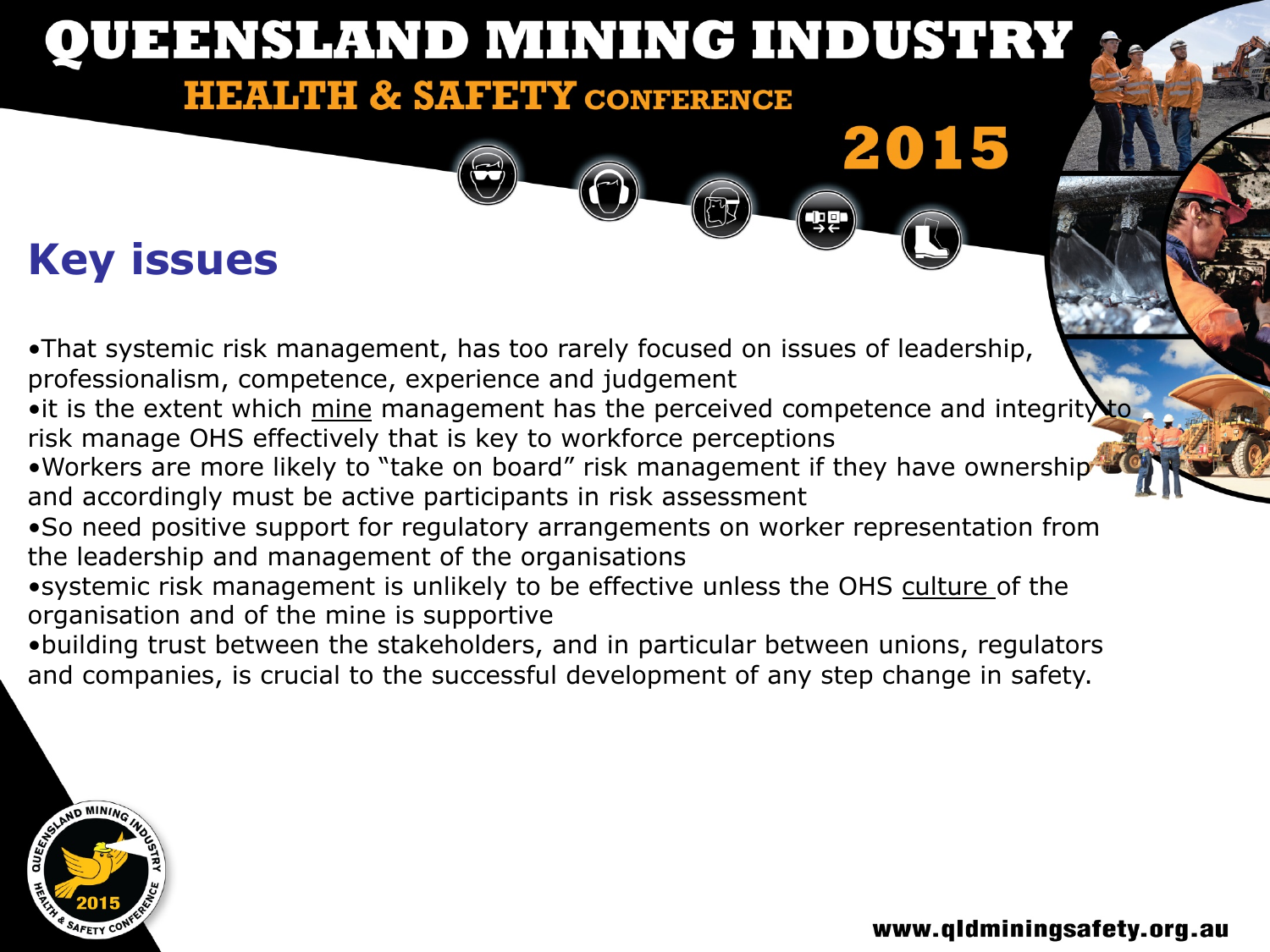# QUEENSLAND MINING INDUSTRY **HEALTH & SAFETY CONFERENCE** 2015 œ **What's needed?**

- •Industry leadership and a new Step Change
- •Better understanding by Head Office of risk management challenges at site level-
- •More education, training and awareness at mine site level- both crew and middle management
- •Culture eats systems for breakfast
	- "it needs to become a way of life. You need to breath a safety culture into everyone, and you need to audit and review everything you do".

![](_page_16_Picture_6.jpeg)